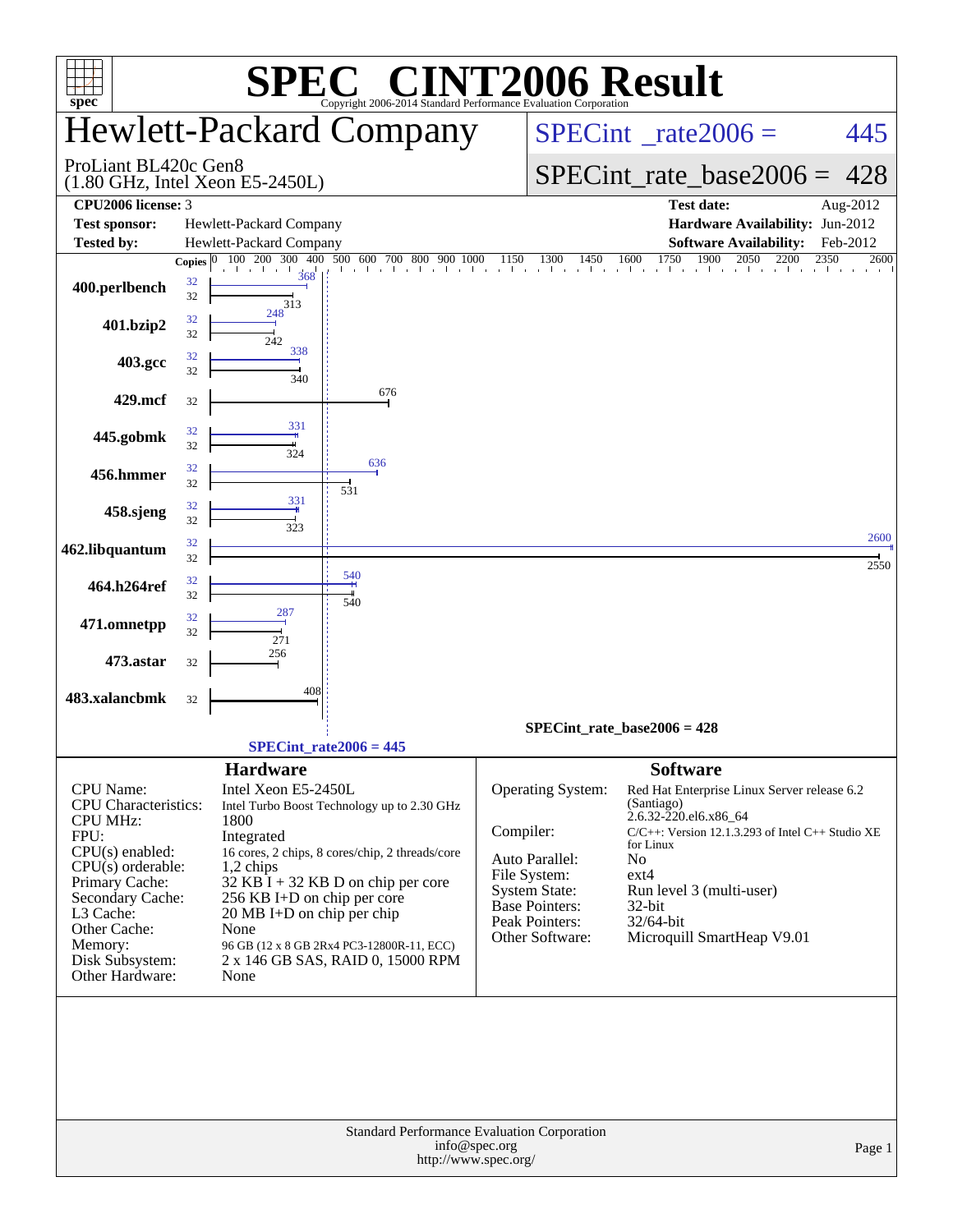

## Hewlett-Packard Company

(1.80 GHz, Intel Xeon E5-2450L) ProLiant BL420c Gen8

 $SPECTnt_rate2006 = 445$ 

#### [SPECint\\_rate\\_base2006 =](http://www.spec.org/auto/cpu2006/Docs/result-fields.html#SPECintratebase2006) 428

**[Test sponsor:](http://www.spec.org/auto/cpu2006/Docs/result-fields.html#Testsponsor)** Hewlett-Packard Company **[Hardware Availability:](http://www.spec.org/auto/cpu2006/Docs/result-fields.html#HardwareAvailability)** Jun-2012

**[CPU2006 license:](http://www.spec.org/auto/cpu2006/Docs/result-fields.html#CPU2006license)** 3 **[Test date:](http://www.spec.org/auto/cpu2006/Docs/result-fields.html#Testdate)** Aug-2012 **[Tested by:](http://www.spec.org/auto/cpu2006/Docs/result-fields.html#Testedby)** Hewlett-Packard Company **[Software Availability:](http://www.spec.org/auto/cpu2006/Docs/result-fields.html#SoftwareAvailability)** Feb-2012

#### **[Results Table](http://www.spec.org/auto/cpu2006/Docs/result-fields.html#ResultsTable)**

|                                                                                                          | <b>Base</b>   |                |       |                |       |                |            | <b>Peak</b>   |                |              |                |              |                |              |
|----------------------------------------------------------------------------------------------------------|---------------|----------------|-------|----------------|-------|----------------|------------|---------------|----------------|--------------|----------------|--------------|----------------|--------------|
| <b>Benchmark</b>                                                                                         | <b>Copies</b> | <b>Seconds</b> | Ratio | <b>Seconds</b> | Ratio | <b>Seconds</b> | Ratio      | <b>Copies</b> | <b>Seconds</b> | <b>Ratio</b> | <b>Seconds</b> | <b>Ratio</b> | <b>Seconds</b> | <b>Ratio</b> |
| 400.perlbench                                                                                            | 32            | 997            | 314   | 998            | 313   | 998            | <b>313</b> | 32            | 849            | 368          | 855            | 366          | 850            | 368          |
| 401.bzip2                                                                                                | 32            | 1274           | 242   | 1275           | 242   | 1274           | 242        | 32            | 1242           | 249          | 1248           | 248          | 1248           | 247          |
| $403.\mathrm{gcc}$                                                                                       | 32            | 758            | 340   | 756            | 341   | 760            | 339l       | 32            | 762            | 338          | 762            | 338          | 759            | 340          |
| $429$ .mcf                                                                                               | 32            | 429            | 680   | 431            | 676   | 432            | 676        | 32            | 429            | 680          | 431            | 676          | 432            | 676          |
| $445$ .gobm $k$                                                                                          | 32            | 1066           | 315   | 1035           | 324   | 1035           | 324        | 32            | 1042           | 322          | 1011           | 332          | 1013           | <u>331</u>   |
| 456.hmmer                                                                                                | 32            | 562            | 531   | 563            | 531   | 561            | 532        | 32            | 469            | 637          | 469            | 636          | 471            | 634          |
| $458$ .sjeng                                                                                             | 32            | 1200           | 323   | 1196           | 324   | 1200           | 323        | 32            | 1154           | 335          | 1185           | 327          | 1171           | 331          |
| 462.libquantum                                                                                           | 32            | 260            | 2550  | 260            | 2550  | 260            | 2550       | 32            | 255            | 2600         | 255            | 2600         | 256            | 2590         |
| 464.h264ref                                                                                              | 32            | 1317           | 538   | 1311           | 540   | 1296           | 546        | 32            | 1276           | 555          | 1312           | 540          | 1312           | 540          |
| 471.omnetpp                                                                                              | 32            | 737            | 271   | 739            | 271   | 738            | 271        | 32            | 697            | 287          | 698            | 287          | 698            | 287          |
| $473.$ astar                                                                                             | 32            | 877            | 256   | 872            | 258   | 878            | 256        | 32            | 877            | 256          | 872            | 258          | 878            | 256          |
| 483.xalancbmk                                                                                            | 32            | 542            | 408   | 540            | 409   | 541            | 408l       | 32            | 542            | 408          | 540            | 409          | 541            | <b>408</b>   |
| Results appear in the order in which they were run. Bold underlined text indicates a median measurement. |               |                |       |                |       |                |            |               |                |              |                |              |                |              |

#### **[Submit Notes](http://www.spec.org/auto/cpu2006/Docs/result-fields.html#SubmitNotes)**

 The numactl mechanism was used to bind copies to processors. The config file option 'submit' was used to generate numactl commands to bind each copy to a specific processor. For details, please see the config file.

#### **[Operating System Notes](http://www.spec.org/auto/cpu2006/Docs/result-fields.html#OperatingSystemNotes)**

Stack size set to unlimited using "ulimit -s unlimited" Transparent Huge Pages enabled with: echo always > /sys/kernel/mm/redhat\_transparent\_hugepage/enabled

#### **[Platform Notes](http://www.spec.org/auto/cpu2006/Docs/result-fields.html#PlatformNotes)**

Standard Performance Evaluation Corporation BIOS configuration: HP Power Profile set to Maximum Performance Sysinfo program /mnt/store/cpu2006/Docs/sysinfo \$Rev: 6775 \$ \$Date:: 2011-08-16 #\$ 8787f7622badcf24e01c368b1db4377c running on bl420c-cpu Sat Aug 11 23:57:28 2012 This section contains SUT (System Under Test) info as seen by some common utilities. To remove or add to this section, see: <http://www.spec.org/cpu2006/Docs/config.html#sysinfo> From /proc/cpuinfo model name : Intel(R) Xeon(R) CPU E5-2450L 0 @ 1.80GHz 2 "physical id"s (chips) 32 "processors" cores, siblings (Caution: counting these is hw and system dependent. The Continued on next page

[info@spec.org](mailto:info@spec.org) <http://www.spec.org/>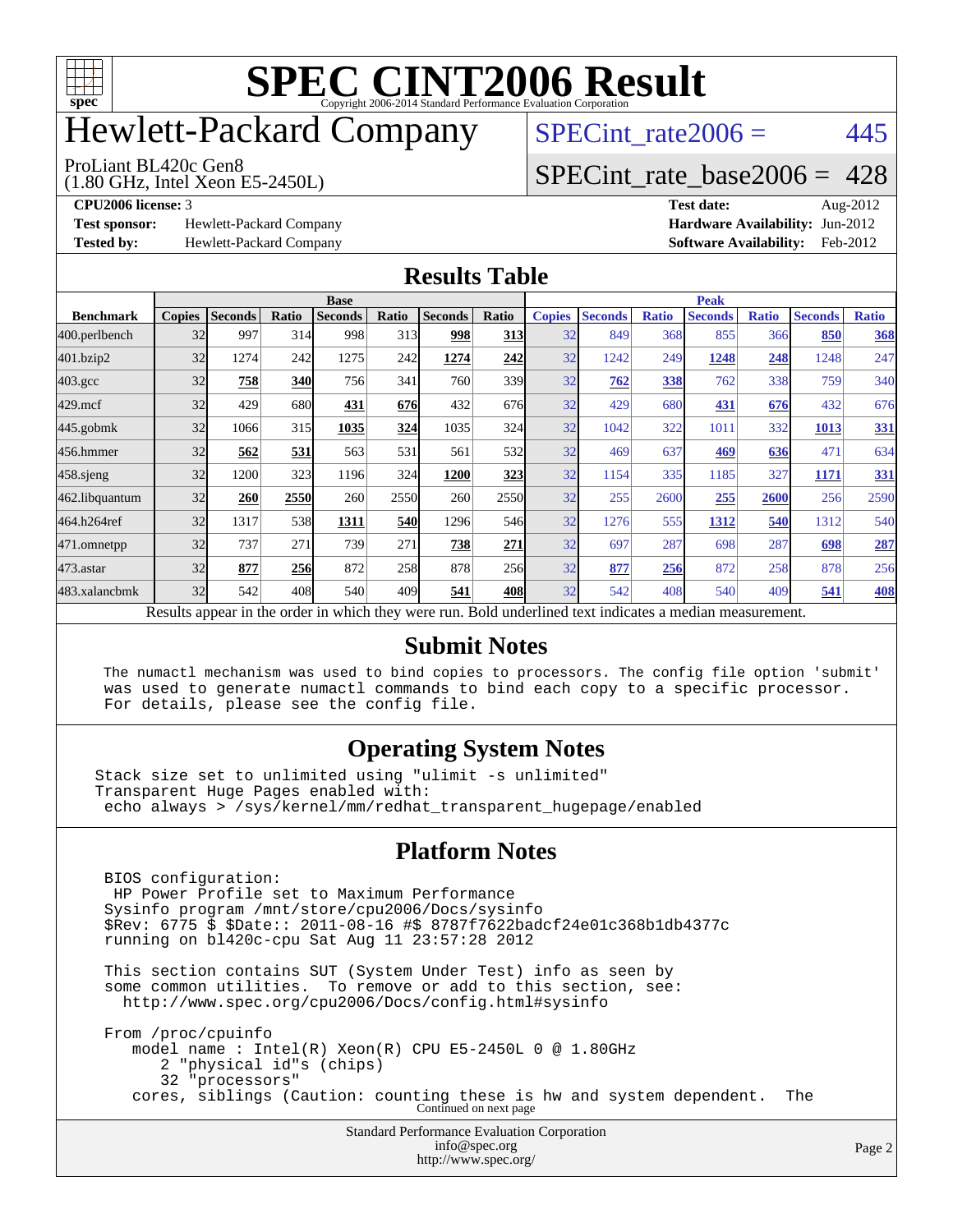

## Hewlett-Packard Company

 $SPECTnt_rate2006 = 445$ 

(1.80 GHz, Intel Xeon E5-2450L) ProLiant BL420c Gen8

[SPECint\\_rate\\_base2006 =](http://www.spec.org/auto/cpu2006/Docs/result-fields.html#SPECintratebase2006)  $428$ 

**[Test sponsor:](http://www.spec.org/auto/cpu2006/Docs/result-fields.html#Testsponsor)** Hewlett-Packard Company **[Hardware Availability:](http://www.spec.org/auto/cpu2006/Docs/result-fields.html#HardwareAvailability)** Jun-2012 **[Tested by:](http://www.spec.org/auto/cpu2006/Docs/result-fields.html#Testedby)** Hewlett-Packard Company **[Software Availability:](http://www.spec.org/auto/cpu2006/Docs/result-fields.html#SoftwareAvailability)** Feb-2012

**[CPU2006 license:](http://www.spec.org/auto/cpu2006/Docs/result-fields.html#CPU2006license)** 3 **[Test date:](http://www.spec.org/auto/cpu2006/Docs/result-fields.html#Testdate)** Aug-2012

#### **[Platform Notes \(Continued\)](http://www.spec.org/auto/cpu2006/Docs/result-fields.html#PlatformNotes)**

 following excerpts from /proc/cpuinfo might not be reliable. Use with caution.) cpu cores : 8 siblings : 16 physical 0: cores 0 1 2 3 4 5 6 7 physical 1: cores 0 1 2 3 4 5 6 7 cache size : 20480 KB From /proc/meminfo MemTotal: 99026400 kB HugePages\_Total: 0 Hugepagesize: 2048 kB /usr/bin/lsb\_release -d Red Hat Enterprise Linux Server release 6.2 (Santiago) From /etc/\*release\* /etc/\*version\* redhat-release: Red Hat Enterprise Linux Server release 6.2 (Santiago) system-release: Red Hat Enterprise Linux Server release 6.2 (Santiago) system-release-cpe: cpe:/o:redhat:enterprise\_linux:6server:ga:server uname -a: Linux bl420c-cpu 2.6.32-220.el6.x86\_64 #1 SMP Wed Nov 9 08:03:13 EST 2011 x86\_64 x86\_64 x86\_64 GNU/Linux run-level 3 Aug 7 23:43 SPEC is set to: /mnt/store/cpu2006<br>Filesystem Type Size Use Type Size Used Avail Use% Mounted on<br>ext4 191G 14G 168G 8% /mnt/store /dev/sda5 ext4 191G 14G 168G 8% /mnt/store (End of data from sysinfo program)

#### **[General Notes](http://www.spec.org/auto/cpu2006/Docs/result-fields.html#GeneralNotes)**

Environment variables set by runspec before the start of the run: LD\_LIBRARY\_PATH = "/opt/smartheap/" Binaries compiled on a system with 2x E5-2470 CPU + 192 GB memory using RHEL 6.2 glibc-static-2.12-1.47.el6.x86\_64.rpm and glibc-static-2.12-1.47.el6.i686.rpm are added to enable static linking runspec command invoked through numactl i.e.: numactl --interleave=all runspec <etc>

### **[Base Compiler Invocation](http://www.spec.org/auto/cpu2006/Docs/result-fields.html#BaseCompilerInvocation)**

[C benchmarks](http://www.spec.org/auto/cpu2006/Docs/result-fields.html#Cbenchmarks): [icc -m32](http://www.spec.org/cpu2006/results/res2012q3/cpu2006-20120911-24417.flags.html#user_CCbase_intel_icc_5ff4a39e364c98233615fdd38438c6f2)

Continued on next page

Standard Performance Evaluation Corporation [info@spec.org](mailto:info@spec.org) <http://www.spec.org/>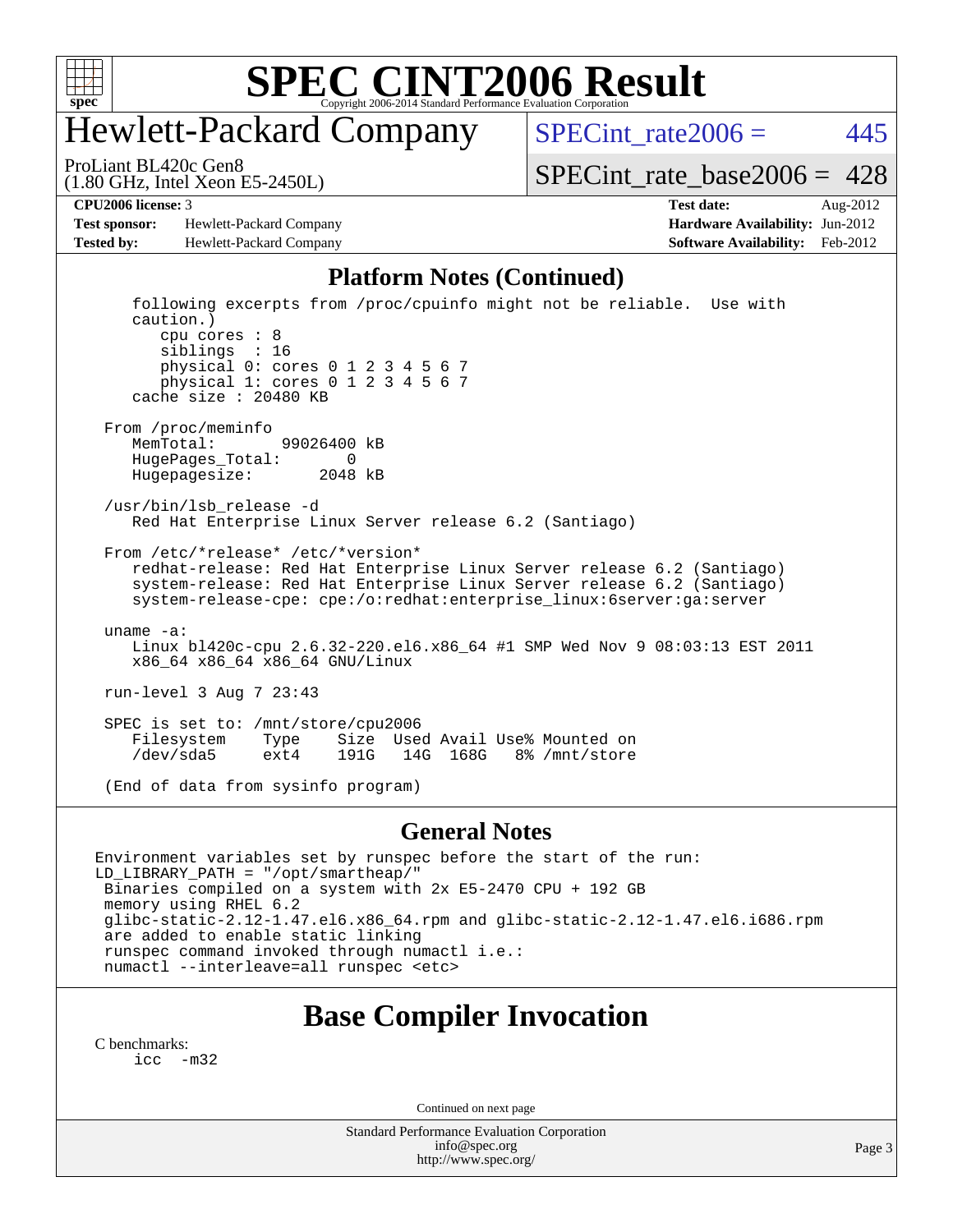

## Hewlett-Packard Company

SPECint rate $2006 = 445$ 

(1.80 GHz, Intel Xeon E5-2450L) ProLiant BL420c Gen8

[SPECint\\_rate\\_base2006 =](http://www.spec.org/auto/cpu2006/Docs/result-fields.html#SPECintratebase2006) 428

**[Test sponsor:](http://www.spec.org/auto/cpu2006/Docs/result-fields.html#Testsponsor)** Hewlett-Packard Company **[Hardware Availability:](http://www.spec.org/auto/cpu2006/Docs/result-fields.html#HardwareAvailability)** Jun-2012 **[Tested by:](http://www.spec.org/auto/cpu2006/Docs/result-fields.html#Testedby)** Hewlett-Packard Company **[Software Availability:](http://www.spec.org/auto/cpu2006/Docs/result-fields.html#SoftwareAvailability)** Feb-2012

**[CPU2006 license:](http://www.spec.org/auto/cpu2006/Docs/result-fields.html#CPU2006license)** 3 **[Test date:](http://www.spec.org/auto/cpu2006/Docs/result-fields.html#Testdate)** Aug-2012

## **[Base Compiler Invocation \(Continued\)](http://www.spec.org/auto/cpu2006/Docs/result-fields.html#BaseCompilerInvocation)**

[C++ benchmarks:](http://www.spec.org/auto/cpu2006/Docs/result-fields.html#CXXbenchmarks) [icpc -m32](http://www.spec.org/cpu2006/results/res2012q3/cpu2006-20120911-24417.flags.html#user_CXXbase_intel_icpc_4e5a5ef1a53fd332b3c49e69c3330699)

#### **[Base Portability Flags](http://www.spec.org/auto/cpu2006/Docs/result-fields.html#BasePortabilityFlags)**

 400.perlbench: [-DSPEC\\_CPU\\_LINUX\\_IA32](http://www.spec.org/cpu2006/results/res2012q3/cpu2006-20120911-24417.flags.html#b400.perlbench_baseCPORTABILITY_DSPEC_CPU_LINUX_IA32) 462.libquantum: [-DSPEC\\_CPU\\_LINUX](http://www.spec.org/cpu2006/results/res2012q3/cpu2006-20120911-24417.flags.html#b462.libquantum_baseCPORTABILITY_DSPEC_CPU_LINUX) 483.xalancbmk: [-DSPEC\\_CPU\\_LINUX](http://www.spec.org/cpu2006/results/res2012q3/cpu2006-20120911-24417.flags.html#b483.xalancbmk_baseCXXPORTABILITY_DSPEC_CPU_LINUX)

**[Base Optimization Flags](http://www.spec.org/auto/cpu2006/Docs/result-fields.html#BaseOptimizationFlags)**

[C benchmarks](http://www.spec.org/auto/cpu2006/Docs/result-fields.html#Cbenchmarks):

[-xSSE4.2](http://www.spec.org/cpu2006/results/res2012q3/cpu2006-20120911-24417.flags.html#user_CCbase_f-xSSE42_f91528193cf0b216347adb8b939d4107) [-ipo](http://www.spec.org/cpu2006/results/res2012q3/cpu2006-20120911-24417.flags.html#user_CCbase_f-ipo) [-O3](http://www.spec.org/cpu2006/results/res2012q3/cpu2006-20120911-24417.flags.html#user_CCbase_f-O3) [-no-prec-div](http://www.spec.org/cpu2006/results/res2012q3/cpu2006-20120911-24417.flags.html#user_CCbase_f-no-prec-div) [-opt-prefetch](http://www.spec.org/cpu2006/results/res2012q3/cpu2006-20120911-24417.flags.html#user_CCbase_f-opt-prefetch) [-opt-mem-layout-trans=3](http://www.spec.org/cpu2006/results/res2012q3/cpu2006-20120911-24417.flags.html#user_CCbase_f-opt-mem-layout-trans_a7b82ad4bd7abf52556d4961a2ae94d5)

[C++ benchmarks:](http://www.spec.org/auto/cpu2006/Docs/result-fields.html#CXXbenchmarks)

[-xSSE4.2](http://www.spec.org/cpu2006/results/res2012q3/cpu2006-20120911-24417.flags.html#user_CXXbase_f-xSSE42_f91528193cf0b216347adb8b939d4107) [-ipo](http://www.spec.org/cpu2006/results/res2012q3/cpu2006-20120911-24417.flags.html#user_CXXbase_f-ipo) [-O3](http://www.spec.org/cpu2006/results/res2012q3/cpu2006-20120911-24417.flags.html#user_CXXbase_f-O3) [-no-prec-div](http://www.spec.org/cpu2006/results/res2012q3/cpu2006-20120911-24417.flags.html#user_CXXbase_f-no-prec-div) [-opt-prefetch](http://www.spec.org/cpu2006/results/res2012q3/cpu2006-20120911-24417.flags.html#user_CXXbase_f-opt-prefetch) [-opt-mem-layout-trans=3](http://www.spec.org/cpu2006/results/res2012q3/cpu2006-20120911-24417.flags.html#user_CXXbase_f-opt-mem-layout-trans_a7b82ad4bd7abf52556d4961a2ae94d5) [-Wl,-z,muldefs](http://www.spec.org/cpu2006/results/res2012q3/cpu2006-20120911-24417.flags.html#user_CXXbase_link_force_multiple1_74079c344b956b9658436fd1b6dd3a8a) [-L/opt/smartheap -lsmartheap](http://www.spec.org/cpu2006/results/res2012q3/cpu2006-20120911-24417.flags.html#user_CXXbase_SmartHeap_88e827ca57d1225666ab17d9982dab13)

#### **[Base Other Flags](http://www.spec.org/auto/cpu2006/Docs/result-fields.html#BaseOtherFlags)**

[C benchmarks](http://www.spec.org/auto/cpu2006/Docs/result-fields.html#Cbenchmarks):

403.gcc: [-Dalloca=\\_alloca](http://www.spec.org/cpu2006/results/res2012q3/cpu2006-20120911-24417.flags.html#b403.gcc_baseEXTRA_CFLAGS_Dalloca_be3056838c12de2578596ca5467af7f3)

### **[Peak Compiler Invocation](http://www.spec.org/auto/cpu2006/Docs/result-fields.html#PeakCompilerInvocation)**

[C benchmarks \(except as noted below\)](http://www.spec.org/auto/cpu2006/Docs/result-fields.html#Cbenchmarksexceptasnotedbelow): [icc -m32](http://www.spec.org/cpu2006/results/res2012q3/cpu2006-20120911-24417.flags.html#user_CCpeak_intel_icc_5ff4a39e364c98233615fdd38438c6f2)

400.perlbench: [icc -m64](http://www.spec.org/cpu2006/results/res2012q3/cpu2006-20120911-24417.flags.html#user_peakCCLD400_perlbench_intel_icc_64bit_bda6cc9af1fdbb0edc3795bac97ada53)

401.bzip2: [icc -m64](http://www.spec.org/cpu2006/results/res2012q3/cpu2006-20120911-24417.flags.html#user_peakCCLD401_bzip2_intel_icc_64bit_bda6cc9af1fdbb0edc3795bac97ada53)

456.hmmer: [icc -m64](http://www.spec.org/cpu2006/results/res2012q3/cpu2006-20120911-24417.flags.html#user_peakCCLD456_hmmer_intel_icc_64bit_bda6cc9af1fdbb0edc3795bac97ada53)

458.sjeng: [icc -m64](http://www.spec.org/cpu2006/results/res2012q3/cpu2006-20120911-24417.flags.html#user_peakCCLD458_sjeng_intel_icc_64bit_bda6cc9af1fdbb0edc3795bac97ada53)

[C++ benchmarks:](http://www.spec.org/auto/cpu2006/Docs/result-fields.html#CXXbenchmarks) [icpc -m32](http://www.spec.org/cpu2006/results/res2012q3/cpu2006-20120911-24417.flags.html#user_CXXpeak_intel_icpc_4e5a5ef1a53fd332b3c49e69c3330699)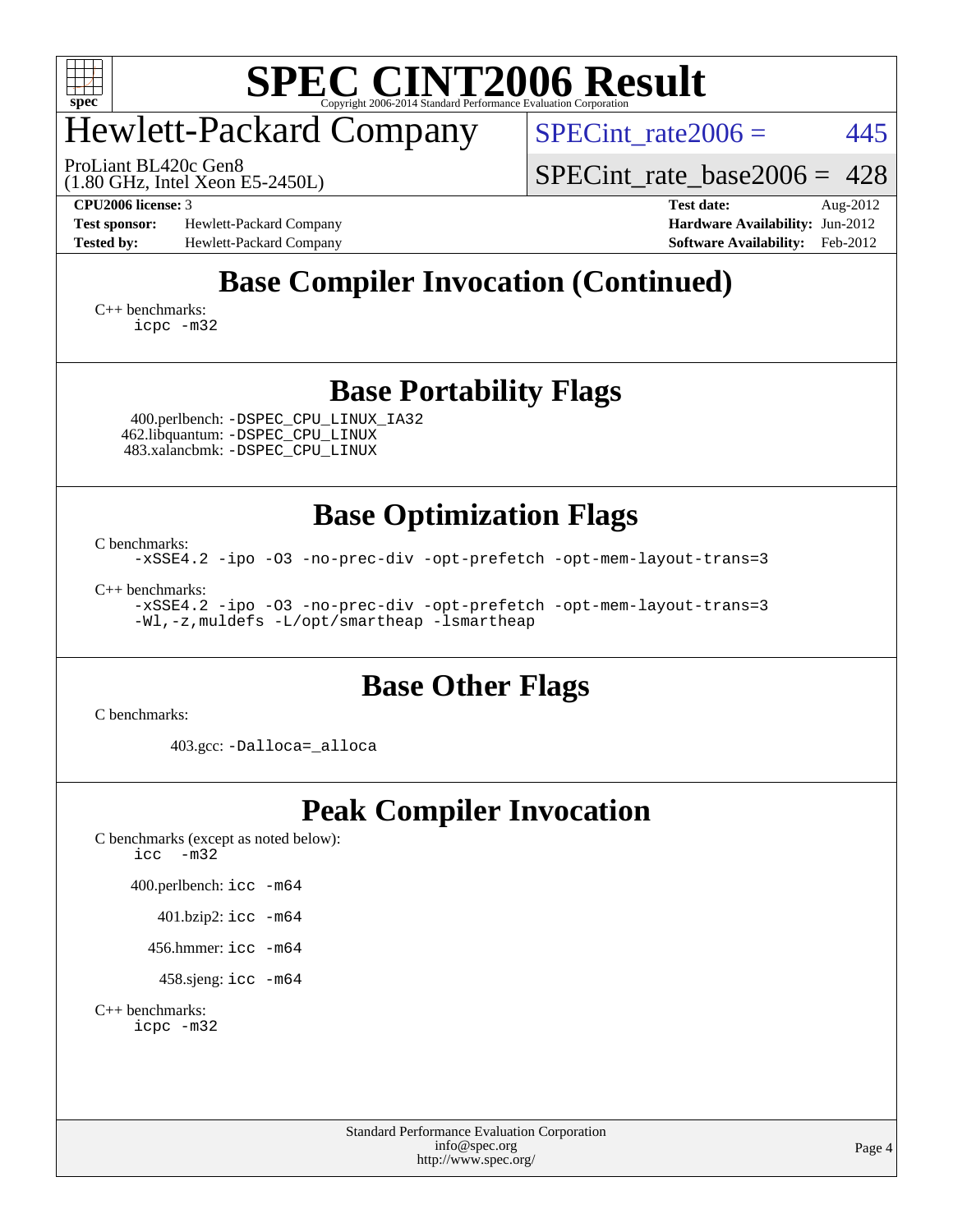

## Hewlett-Packard Company

 $SPECTnt_rate2006 = 445$ 

(1.80 GHz, Intel Xeon E5-2450L) ProLiant BL420c Gen8

[SPECint\\_rate\\_base2006 =](http://www.spec.org/auto/cpu2006/Docs/result-fields.html#SPECintratebase2006)  $428$ 

**[Test sponsor:](http://www.spec.org/auto/cpu2006/Docs/result-fields.html#Testsponsor)** Hewlett-Packard Company **[Hardware Availability:](http://www.spec.org/auto/cpu2006/Docs/result-fields.html#HardwareAvailability)** Jun-2012 **[Tested by:](http://www.spec.org/auto/cpu2006/Docs/result-fields.html#Testedby)** Hewlett-Packard Company **[Software Availability:](http://www.spec.org/auto/cpu2006/Docs/result-fields.html#SoftwareAvailability)** Feb-2012

**[CPU2006 license:](http://www.spec.org/auto/cpu2006/Docs/result-fields.html#CPU2006license)** 3 **[Test date:](http://www.spec.org/auto/cpu2006/Docs/result-fields.html#Testdate)** Aug-2012

### **[Peak Portability Flags](http://www.spec.org/auto/cpu2006/Docs/result-fields.html#PeakPortabilityFlags)**

 400.perlbench: [-DSPEC\\_CPU\\_LP64](http://www.spec.org/cpu2006/results/res2012q3/cpu2006-20120911-24417.flags.html#b400.perlbench_peakCPORTABILITY_DSPEC_CPU_LP64) [-DSPEC\\_CPU\\_LINUX\\_X64](http://www.spec.org/cpu2006/results/res2012q3/cpu2006-20120911-24417.flags.html#b400.perlbench_peakCPORTABILITY_DSPEC_CPU_LINUX_X64) 401.bzip2: [-DSPEC\\_CPU\\_LP64](http://www.spec.org/cpu2006/results/res2012q3/cpu2006-20120911-24417.flags.html#suite_peakCPORTABILITY401_bzip2_DSPEC_CPU_LP64) 456.hmmer: [-DSPEC\\_CPU\\_LP64](http://www.spec.org/cpu2006/results/res2012q3/cpu2006-20120911-24417.flags.html#suite_peakCPORTABILITY456_hmmer_DSPEC_CPU_LP64) 458.sjeng: [-DSPEC\\_CPU\\_LP64](http://www.spec.org/cpu2006/results/res2012q3/cpu2006-20120911-24417.flags.html#suite_peakCPORTABILITY458_sjeng_DSPEC_CPU_LP64) 462.libquantum: [-DSPEC\\_CPU\\_LINUX](http://www.spec.org/cpu2006/results/res2012q3/cpu2006-20120911-24417.flags.html#b462.libquantum_peakCPORTABILITY_DSPEC_CPU_LINUX) 483.xalancbmk: [-DSPEC\\_CPU\\_LINUX](http://www.spec.org/cpu2006/results/res2012q3/cpu2006-20120911-24417.flags.html#b483.xalancbmk_peakCXXPORTABILITY_DSPEC_CPU_LINUX)

## **[Peak Optimization Flags](http://www.spec.org/auto/cpu2006/Docs/result-fields.html#PeakOptimizationFlags)**

[C benchmarks](http://www.spec.org/auto/cpu2006/Docs/result-fields.html#Cbenchmarks):

 400.perlbench: [-xSSE4.2](http://www.spec.org/cpu2006/results/res2012q3/cpu2006-20120911-24417.flags.html#user_peakPASS2_CFLAGSPASS2_LDCFLAGS400_perlbench_f-xSSE42_f91528193cf0b216347adb8b939d4107)(pass 2) [-prof-gen](http://www.spec.org/cpu2006/results/res2012q3/cpu2006-20120911-24417.flags.html#user_peakPASS1_CFLAGSPASS1_LDCFLAGS400_perlbench_prof_gen_e43856698f6ca7b7e442dfd80e94a8fc)(pass 1) [-ipo](http://www.spec.org/cpu2006/results/res2012q3/cpu2006-20120911-24417.flags.html#user_peakPASS2_CFLAGSPASS2_LDCFLAGS400_perlbench_f-ipo)(pass 2) [-O3](http://www.spec.org/cpu2006/results/res2012q3/cpu2006-20120911-24417.flags.html#user_peakPASS2_CFLAGSPASS2_LDCFLAGS400_perlbench_f-O3)(pass 2) [-no-prec-div](http://www.spec.org/cpu2006/results/res2012q3/cpu2006-20120911-24417.flags.html#user_peakPASS2_CFLAGSPASS2_LDCFLAGS400_perlbench_f-no-prec-div)(pass 2) [-prof-use](http://www.spec.org/cpu2006/results/res2012q3/cpu2006-20120911-24417.flags.html#user_peakPASS2_CFLAGSPASS2_LDCFLAGS400_perlbench_prof_use_bccf7792157ff70d64e32fe3e1250b55)(pass 2) [-auto-ilp32](http://www.spec.org/cpu2006/results/res2012q3/cpu2006-20120911-24417.flags.html#user_peakCOPTIMIZE400_perlbench_f-auto-ilp32)  $401.bzip2: -xSSE4.2(pass 2) -prof-qen(pass 1) -ipo(pass 2)$  $401.bzip2: -xSSE4.2(pass 2) -prof-qen(pass 1) -ipo(pass 2)$  $401.bzip2: -xSSE4.2(pass 2) -prof-qen(pass 1) -ipo(pass 2)$  $401.bzip2: -xSSE4.2(pass 2) -prof-qen(pass 1) -ipo(pass 2)$  $401.bzip2: -xSSE4.2(pass 2) -prof-qen(pass 1) -ipo(pass 2)$ [-O3](http://www.spec.org/cpu2006/results/res2012q3/cpu2006-20120911-24417.flags.html#user_peakPASS2_CFLAGSPASS2_LDCFLAGS401_bzip2_f-O3)(pass 2) [-no-prec-div](http://www.spec.org/cpu2006/results/res2012q3/cpu2006-20120911-24417.flags.html#user_peakPASS2_CFLAGSPASS2_LDCFLAGS401_bzip2_f-no-prec-div)(pass 2) [-prof-use](http://www.spec.org/cpu2006/results/res2012q3/cpu2006-20120911-24417.flags.html#user_peakPASS2_CFLAGSPASS2_LDCFLAGS401_bzip2_prof_use_bccf7792157ff70d64e32fe3e1250b55)(pass 2) [-opt-prefetch](http://www.spec.org/cpu2006/results/res2012q3/cpu2006-20120911-24417.flags.html#user_peakCOPTIMIZE401_bzip2_f-opt-prefetch) [-auto-ilp32](http://www.spec.org/cpu2006/results/res2012q3/cpu2006-20120911-24417.flags.html#user_peakCOPTIMIZE401_bzip2_f-auto-ilp32) [-ansi-alias](http://www.spec.org/cpu2006/results/res2012q3/cpu2006-20120911-24417.flags.html#user_peakCOPTIMIZE401_bzip2_f-ansi-alias) 403.gcc: [-xSSE4.2](http://www.spec.org/cpu2006/results/res2012q3/cpu2006-20120911-24417.flags.html#user_peakCOPTIMIZE403_gcc_f-xSSE42_f91528193cf0b216347adb8b939d4107) [-ipo](http://www.spec.org/cpu2006/results/res2012q3/cpu2006-20120911-24417.flags.html#user_peakCOPTIMIZE403_gcc_f-ipo) [-O3](http://www.spec.org/cpu2006/results/res2012q3/cpu2006-20120911-24417.flags.html#user_peakCOPTIMIZE403_gcc_f-O3) [-no-prec-div](http://www.spec.org/cpu2006/results/res2012q3/cpu2006-20120911-24417.flags.html#user_peakCOPTIMIZE403_gcc_f-no-prec-div) 429.mcf: basepeak = yes 445.gobmk: [-xSSE4.2](http://www.spec.org/cpu2006/results/res2012q3/cpu2006-20120911-24417.flags.html#user_peakPASS2_CFLAGSPASS2_LDCFLAGS445_gobmk_f-xSSE42_f91528193cf0b216347adb8b939d4107)(pass 2) [-prof-gen](http://www.spec.org/cpu2006/results/res2012q3/cpu2006-20120911-24417.flags.html#user_peakPASS1_CFLAGSPASS1_LDCFLAGS445_gobmk_prof_gen_e43856698f6ca7b7e442dfd80e94a8fc)(pass 1) [-prof-use](http://www.spec.org/cpu2006/results/res2012q3/cpu2006-20120911-24417.flags.html#user_peakPASS2_CFLAGSPASS2_LDCFLAGS445_gobmk_prof_use_bccf7792157ff70d64e32fe3e1250b55)(pass 2) [-ansi-alias](http://www.spec.org/cpu2006/results/res2012q3/cpu2006-20120911-24417.flags.html#user_peakCOPTIMIZE445_gobmk_f-ansi-alias) [-opt-mem-layout-trans=3](http://www.spec.org/cpu2006/results/res2012q3/cpu2006-20120911-24417.flags.html#user_peakCOPTIMIZE445_gobmk_f-opt-mem-layout-trans_a7b82ad4bd7abf52556d4961a2ae94d5) 456.hmmer: [-xSSE4.2](http://www.spec.org/cpu2006/results/res2012q3/cpu2006-20120911-24417.flags.html#user_peakCOPTIMIZE456_hmmer_f-xSSE42_f91528193cf0b216347adb8b939d4107) [-ipo](http://www.spec.org/cpu2006/results/res2012q3/cpu2006-20120911-24417.flags.html#user_peakCOPTIMIZE456_hmmer_f-ipo) [-O3](http://www.spec.org/cpu2006/results/res2012q3/cpu2006-20120911-24417.flags.html#user_peakCOPTIMIZE456_hmmer_f-O3) [-no-prec-div](http://www.spec.org/cpu2006/results/res2012q3/cpu2006-20120911-24417.flags.html#user_peakCOPTIMIZE456_hmmer_f-no-prec-div) [-unroll2](http://www.spec.org/cpu2006/results/res2012q3/cpu2006-20120911-24417.flags.html#user_peakCOPTIMIZE456_hmmer_f-unroll_784dae83bebfb236979b41d2422d7ec2) [-auto-ilp32](http://www.spec.org/cpu2006/results/res2012q3/cpu2006-20120911-24417.flags.html#user_peakCOPTIMIZE456_hmmer_f-auto-ilp32) 458.sjeng: [-xSSE4.2](http://www.spec.org/cpu2006/results/res2012q3/cpu2006-20120911-24417.flags.html#user_peakPASS2_CFLAGSPASS2_LDCFLAGS458_sjeng_f-xSSE42_f91528193cf0b216347adb8b939d4107)(pass 2) [-prof-gen](http://www.spec.org/cpu2006/results/res2012q3/cpu2006-20120911-24417.flags.html#user_peakPASS1_CFLAGSPASS1_LDCFLAGS458_sjeng_prof_gen_e43856698f6ca7b7e442dfd80e94a8fc)(pass 1) [-ipo](http://www.spec.org/cpu2006/results/res2012q3/cpu2006-20120911-24417.flags.html#user_peakPASS2_CFLAGSPASS2_LDCFLAGS458_sjeng_f-ipo)(pass 2) [-O3](http://www.spec.org/cpu2006/results/res2012q3/cpu2006-20120911-24417.flags.html#user_peakPASS2_CFLAGSPASS2_LDCFLAGS458_sjeng_f-O3)(pass 2) [-no-prec-div](http://www.spec.org/cpu2006/results/res2012q3/cpu2006-20120911-24417.flags.html#user_peakPASS2_CFLAGSPASS2_LDCFLAGS458_sjeng_f-no-prec-div)(pass 2) [-prof-use](http://www.spec.org/cpu2006/results/res2012q3/cpu2006-20120911-24417.flags.html#user_peakPASS2_CFLAGSPASS2_LDCFLAGS458_sjeng_prof_use_bccf7792157ff70d64e32fe3e1250b55)(pass 2) [-unroll4](http://www.spec.org/cpu2006/results/res2012q3/cpu2006-20120911-24417.flags.html#user_peakCOPTIMIZE458_sjeng_f-unroll_4e5e4ed65b7fd20bdcd365bec371b81f) [-auto-ilp32](http://www.spec.org/cpu2006/results/res2012q3/cpu2006-20120911-24417.flags.html#user_peakCOPTIMIZE458_sjeng_f-auto-ilp32) 462.libquantum: [-xAVX](http://www.spec.org/cpu2006/results/res2012q3/cpu2006-20120911-24417.flags.html#user_peakCOPTIMIZE462_libquantum_f-xAVX) [-ipo](http://www.spec.org/cpu2006/results/res2012q3/cpu2006-20120911-24417.flags.html#user_peakCOPTIMIZE462_libquantum_f-ipo) [-O3](http://www.spec.org/cpu2006/results/res2012q3/cpu2006-20120911-24417.flags.html#user_peakCOPTIMIZE462_libquantum_f-O3) [-no-prec-div](http://www.spec.org/cpu2006/results/res2012q3/cpu2006-20120911-24417.flags.html#user_peakCOPTIMIZE462_libquantum_f-no-prec-div) [-opt-prefetch](http://www.spec.org/cpu2006/results/res2012q3/cpu2006-20120911-24417.flags.html#user_peakCOPTIMIZE462_libquantum_f-opt-prefetch) [-opt-mem-layout-trans=3](http://www.spec.org/cpu2006/results/res2012q3/cpu2006-20120911-24417.flags.html#user_peakCOPTIMIZE462_libquantum_f-opt-mem-layout-trans_a7b82ad4bd7abf52556d4961a2ae94d5) 464.h264ref: [-xSSE4.2](http://www.spec.org/cpu2006/results/res2012q3/cpu2006-20120911-24417.flags.html#user_peakPASS2_CFLAGSPASS2_LDCFLAGS464_h264ref_f-xSSE42_f91528193cf0b216347adb8b939d4107)(pass 2) [-prof-gen](http://www.spec.org/cpu2006/results/res2012q3/cpu2006-20120911-24417.flags.html#user_peakPASS1_CFLAGSPASS1_LDCFLAGS464_h264ref_prof_gen_e43856698f6ca7b7e442dfd80e94a8fc)(pass 1) [-ipo](http://www.spec.org/cpu2006/results/res2012q3/cpu2006-20120911-24417.flags.html#user_peakPASS2_CFLAGSPASS2_LDCFLAGS464_h264ref_f-ipo)(pass 2) [-O3](http://www.spec.org/cpu2006/results/res2012q3/cpu2006-20120911-24417.flags.html#user_peakPASS2_CFLAGSPASS2_LDCFLAGS464_h264ref_f-O3)(pass 2) [-no-prec-div](http://www.spec.org/cpu2006/results/res2012q3/cpu2006-20120911-24417.flags.html#user_peakPASS2_CFLAGSPASS2_LDCFLAGS464_h264ref_f-no-prec-div)(pass 2) [-prof-use](http://www.spec.org/cpu2006/results/res2012q3/cpu2006-20120911-24417.flags.html#user_peakPASS2_CFLAGSPASS2_LDCFLAGS464_h264ref_prof_use_bccf7792157ff70d64e32fe3e1250b55)(pass 2) [-unroll2](http://www.spec.org/cpu2006/results/res2012q3/cpu2006-20120911-24417.flags.html#user_peakCOPTIMIZE464_h264ref_f-unroll_784dae83bebfb236979b41d2422d7ec2) [-ansi-alias](http://www.spec.org/cpu2006/results/res2012q3/cpu2006-20120911-24417.flags.html#user_peakCOPTIMIZE464_h264ref_f-ansi-alias) [C++ benchmarks:](http://www.spec.org/auto/cpu2006/Docs/result-fields.html#CXXbenchmarks) 471.omnetpp: [-xSSE4.2](http://www.spec.org/cpu2006/results/res2012q3/cpu2006-20120911-24417.flags.html#user_peakPASS2_CXXFLAGSPASS2_LDCXXFLAGS471_omnetpp_f-xSSE42_f91528193cf0b216347adb8b939d4107)(pass 2) [-prof-gen](http://www.spec.org/cpu2006/results/res2012q3/cpu2006-20120911-24417.flags.html#user_peakPASS1_CXXFLAGSPASS1_LDCXXFLAGS471_omnetpp_prof_gen_e43856698f6ca7b7e442dfd80e94a8fc)(pass 1) [-ipo](http://www.spec.org/cpu2006/results/res2012q3/cpu2006-20120911-24417.flags.html#user_peakPASS2_CXXFLAGSPASS2_LDCXXFLAGS471_omnetpp_f-ipo)(pass 2) [-O3](http://www.spec.org/cpu2006/results/res2012q3/cpu2006-20120911-24417.flags.html#user_peakPASS2_CXXFLAGSPASS2_LDCXXFLAGS471_omnetpp_f-O3)(pass 2) [-no-prec-div](http://www.spec.org/cpu2006/results/res2012q3/cpu2006-20120911-24417.flags.html#user_peakPASS2_CXXFLAGSPASS2_LDCXXFLAGS471_omnetpp_f-no-prec-div)(pass 2) [-prof-use](http://www.spec.org/cpu2006/results/res2012q3/cpu2006-20120911-24417.flags.html#user_peakPASS2_CXXFLAGSPASS2_LDCXXFLAGS471_omnetpp_prof_use_bccf7792157ff70d64e32fe3e1250b55)(pass 2) [-ansi-alias](http://www.spec.org/cpu2006/results/res2012q3/cpu2006-20120911-24417.flags.html#user_peakCXXOPTIMIZE471_omnetpp_f-ansi-alias) [-opt-ra-region-strategy=block](http://www.spec.org/cpu2006/results/res2012q3/cpu2006-20120911-24417.flags.html#user_peakCXXOPTIMIZE471_omnetpp_f-opt-ra-region-strategy_a0a37c372d03933b2a18d4af463c1f69) [-Wl,-z,muldefs](http://www.spec.org/cpu2006/results/res2012q3/cpu2006-20120911-24417.flags.html#user_peakEXTRA_LDFLAGS471_omnetpp_link_force_multiple1_74079c344b956b9658436fd1b6dd3a8a) [-L/opt/smartheap -lsmartheap](http://www.spec.org/cpu2006/results/res2012q3/cpu2006-20120911-24417.flags.html#user_peakEXTRA_LIBS471_omnetpp_SmartHeap_88e827ca57d1225666ab17d9982dab13)  $473$ .astar: basepeak = yes Continued on next page

> Standard Performance Evaluation Corporation [info@spec.org](mailto:info@spec.org) <http://www.spec.org/>